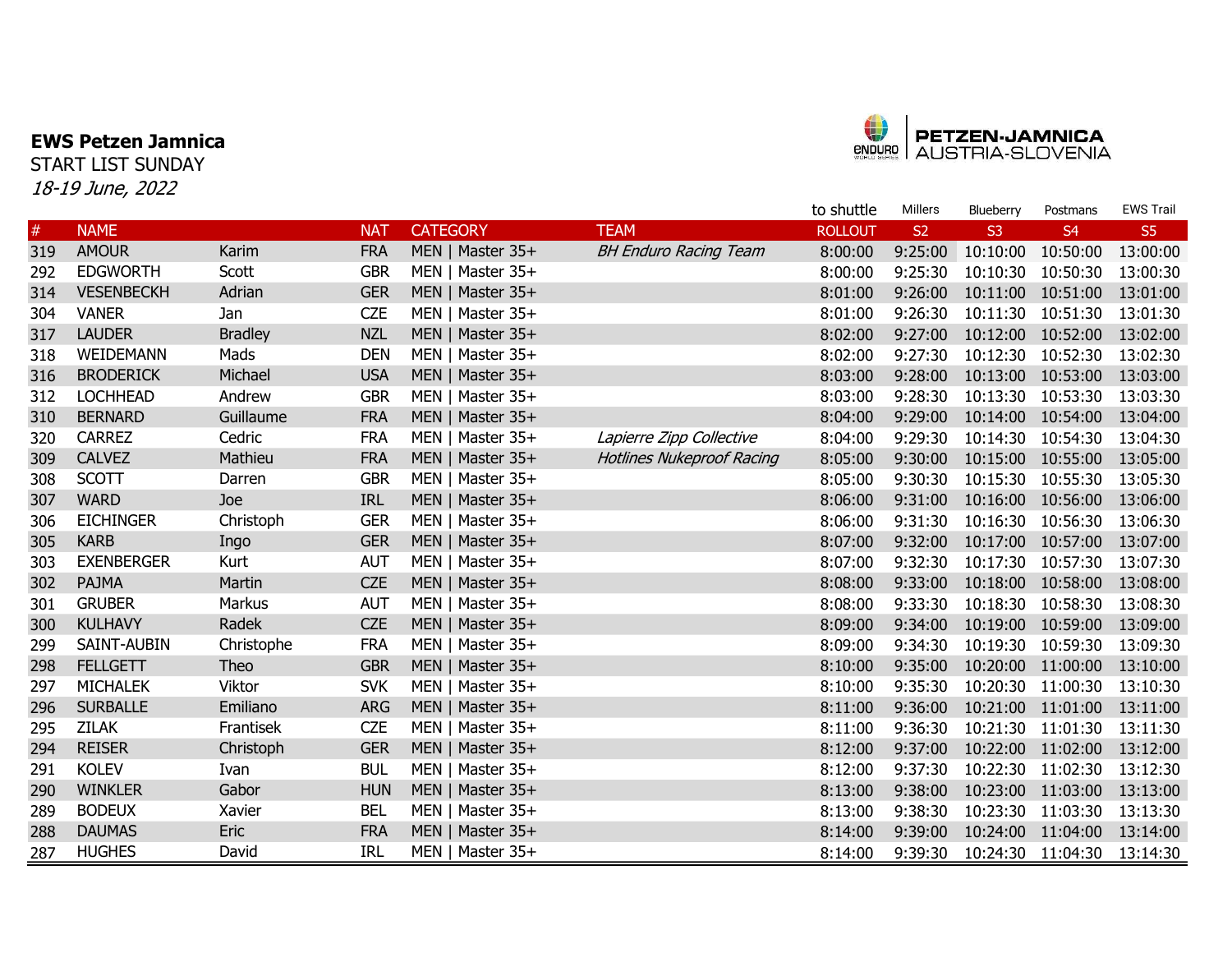| $\#$ | <b>NAME</b>        |              | <b>NAT</b> | <b>CATEGORY</b> | <b>TEAM</b>                      | <b>ROLLOUT</b> | S <sub>2</sub>    | S <sub>3</sub>             | S <sub>4</sub>             | S <sub>5</sub> |
|------|--------------------|--------------|------------|-----------------|----------------------------------|----------------|-------------------|----------------------------|----------------------------|----------------|
| 286  | MEIER-SMITH        | Luke         | <b>AUS</b> | MEN   Under 21  | Propain Factory Enduro           | 8:19:00        | 9:44:30           | 10:29:30 11:09:30          |                            | 13:19:30       |
| 274  | <b>HELLY</b>       | Johnathan    | CAN        | MEN   Under 21  |                                  | 8:20:00        | 9:45:00           | 10:30:00 11:10:00          |                            | 13:20:00       |
| 240  | <b>SMRDEL</b>      | Miha         | <b>SLO</b> | MEN   Under 21  |                                  | 8:20:00        | 9:45:30           | 10:30:30 11:10:30          |                            | 13:20:30       |
| 279  | <b>HANCOCK</b>     | Emmett       | <b>CAN</b> | MEN   Under 21  |                                  | 8:21:00        | 9:46:00           | 10:31:00 11:11:00          |                            | 13:21:00       |
| 280  | <b>SCHEELE</b>     | William      | <b>NOR</b> | MEN   Under 21  |                                  | 8:21:00        | 9:46:30           | 10:31:30 11:11:30          |                            | 13:21:30       |
| 285  | <b>SHERLOCK</b>    | Seth         | CAN        | MEN   Under 21  |                                  | 8:22:00        | 9:47:00           |                            | 10:32:00 11:12:00          | 13:22:00       |
| 284  | <b>GILCHRIST</b>   | Ryan         | <b>AUS</b> | MEN   Under 21  |                                  | 8:22:00        | 9:47:30           |                            | 10:32:30 11:12:30          | 13:22:30       |
| 283  | <b>BRODIE</b>      | William      | <b>GBR</b> | MEN   Under 21  |                                  | 8:23:00        | 9:48:00           |                            | 10:33:00 11:13:00 13:23:00 |                |
| 282  | <b>RANDELL</b>     | Jayden       | <b>GBR</b> | MEN   Under 21  |                                  | 8:23:00        | 9:48:30           |                            | 10:33:30 11:13:30 13:23:30 |                |
| 281  | <b>PIERCY</b>      | <b>Jack</b>  | <b>GBR</b> | MEN   Under 21  | Commencal Les Orres Team         | 8:24:00        | 9:49:00           |                            | 10:34:00 11:14:00 13:24:00 |                |
| 278  | <b>JOHNSTON</b>    | Guy          | <b>NZL</b> | MEN   Under 21  |                                  | 8:24:00        | 9:49:30           |                            | 10:34:30 11:14:30 13:24:30 |                |
| 277  | <b>FAIRBROTHER</b> | Matthew      | <b>NZL</b> | MEN   Under 21  |                                  | 8:25:00        | 9:50:00           |                            | 10:35:00 11:15:00 13:25:00 |                |
| 250  | <b>KLOKOCKA</b>    | Vojtech      | <b>CZE</b> | MEN   Under 21  |                                  | 8:25:00        | 9:50:30           |                            | 10:35:30 11:15:30 13:25:30 |                |
| 251  | <b>BRACONI</b>     | Francesco    | <b>ITA</b> | MEN   Under 21  |                                  | 8:26:00        | 9:51:00           |                            | 10:36:00 11:16:00 13:26:00 |                |
| 276  | <b>PEREZ</b>       | Enzo         | <b>FRA</b> | MEN   Under 21  | Tribe Pyrenees Gravity           | 8:26:00        | 9:51:30           |                            | 10:36:30 11:16:30 13:26:30 |                |
| 275  | <b>BROWN</b>       | Lewis        | <b>GBR</b> | MEN   Under 21  |                                  | 8:27:00        | 9:52:00           | 10:37:00 11:17:00          |                            | 13:27:00       |
| 273  | <b>BERTINI</b>     | Lisandru     | <b>FRA</b> | MEN   Under 21  | Lapierre Zipp Collective         | 8:27:00        | 9:52:30           | 10:37:30 11:17:30          |                            | 13:27:30       |
| 272  | <b>ICARDO</b>      | Alexis       | <b>FRA</b> | MEN   Under 21  | Canyon CLLTV Dainese             | 8:28:00        | 9:53:00           | 10:38:00 11:18:00          |                            | 13:28:00       |
| 270  | <b>HOFMANN</b>     | Noah         | <b>AUT</b> | MEN   Under 21  |                                  | 8:28:00        | 9:53:30           | 10:38:30 11:18:30          |                            | 13:28:30       |
| 269  | <b>PINKERTON</b>   | Ryan Kenneth | <b>USA</b> | MEN   Under 21  | <b>GT Factory Racing</b>         | 8:29:00        | 9:54:00           | 10:39:00 11:19:00          |                            | 13:29:00       |
| 268  | <b>RYYNANEN</b>    | Tarmo        | <b>FIN</b> | MEN   Under 21  |                                  | 8:30:00        | 9:55:00           | 10:40:00 11:20:00          |                            | 13:30:00       |
| 267  | <b>WAYMAN</b>      | Alex         | <b>NZL</b> | MEN   Under 21  |                                  | 8:30:00        | 9:55:30           | 10:40:30 11:20:30          |                            | 13:30:30       |
| 266  | <b>ESCHLER</b>     | Lasse        | <b>GER</b> | MEN   Under 21  |                                  | 8:31:00        | 9:56:00           | 10:41:00 11:21:00          |                            | 13:31:00       |
| 265  | <b>WHITE</b>       | Ronan        | <b>GBR</b> | MEN   Under 21  |                                  | 8:31:00        | 9:56:30           | 10:41:30 11:21:30          |                            | 13:31:30       |
| 264  | <b>LESQUIR</b>     | Tom          | <b>FRA</b> | MEN   Under 21  | <b>Hotlines Nukeproof Racing</b> | 8:32:00        | 9:57:00           | 10:42:00 11:22:00          |                            | 13:32:00       |
| 262  | <b>KAUX</b>        | Marin        | <b>FRA</b> | MEN   Under 21  | Tribe Pyrenees Gravity           | 8:32:00        | 9:57:30           | 10:42:30 11:22:30          |                            | 13:32:30       |
| 261  | <b>FOURCADE</b>    | Luca         | <b>FRA</b> | MEN   Under 21  | Tribe Pyrenees Gravity           | 8:33:00        | 9:58:00           | 10:43:00 11:23:00          |                            | 13:33:00       |
| 260  | <b>COPE</b>        | Daniel       | <b>GBR</b> | MEN   Under 21  |                                  | 8:33:00        | 9:58:30           | 10:43:30 11:23:30          |                            | 13:33:30       |
| 166  | <b>HEINE</b>       | Geraud       | <b>BEL</b> | MEN   Under 21  |                                  | 8:34:00        | 9:59:00           | 10:44:00 11:24:00          |                            | 13:34:00       |
| 258  | <b>VERNHET</b>     | Axel         | <b>FRA</b> | MEN   Under 21  |                                  | 8:34:00        | 9:59:30           | 10:44:30 11:24:30          |                            | 13:34:30       |
| 257  | <b>CLEMENT</b>     | Liam         | <b>GBR</b> | MEN   Under 21  |                                  | 8:35:00        |                   | 10:00:00 10:45:00 11:25:00 |                            | 13:35:00       |
| 256  | <b>BARTLETT</b>    | Jamie        | <b>NZL</b> | MEN   Under 21  |                                  | 8:35:00        |                   | 10:00:30 10:45:30 11:25:30 |                            | 13:35:30       |
| 255  | <b>REIS</b>        | Nuno         | <b>POR</b> | MEN   Under 21  |                                  | 8:36:00        |                   | 10:01:00 10:46:00 11:26:00 |                            | 13:36:00       |
| 254  | <b>HUTMAN</b>      | Omer         | <b>ISR</b> | MEN   Under 21  |                                  | 8:36:00        |                   | 10:01:30 10:46:30 11:26:30 |                            | 13:36:30       |
| 253  | <b>HARROP</b>      | Zack         | <b>GBR</b> | MEN   Under 21  |                                  | 8:37:00        |                   | 10:02:00 10:47:00 11:27:00 |                            | 13:37:00       |
| 252  | <b>HOGLUND</b>     | Andreas      | <b>SWE</b> | MEN   Under 21  |                                  | 8:37:00        | 10:02:30 10:47:30 |                            | 11:27:30                   | 13:37:30       |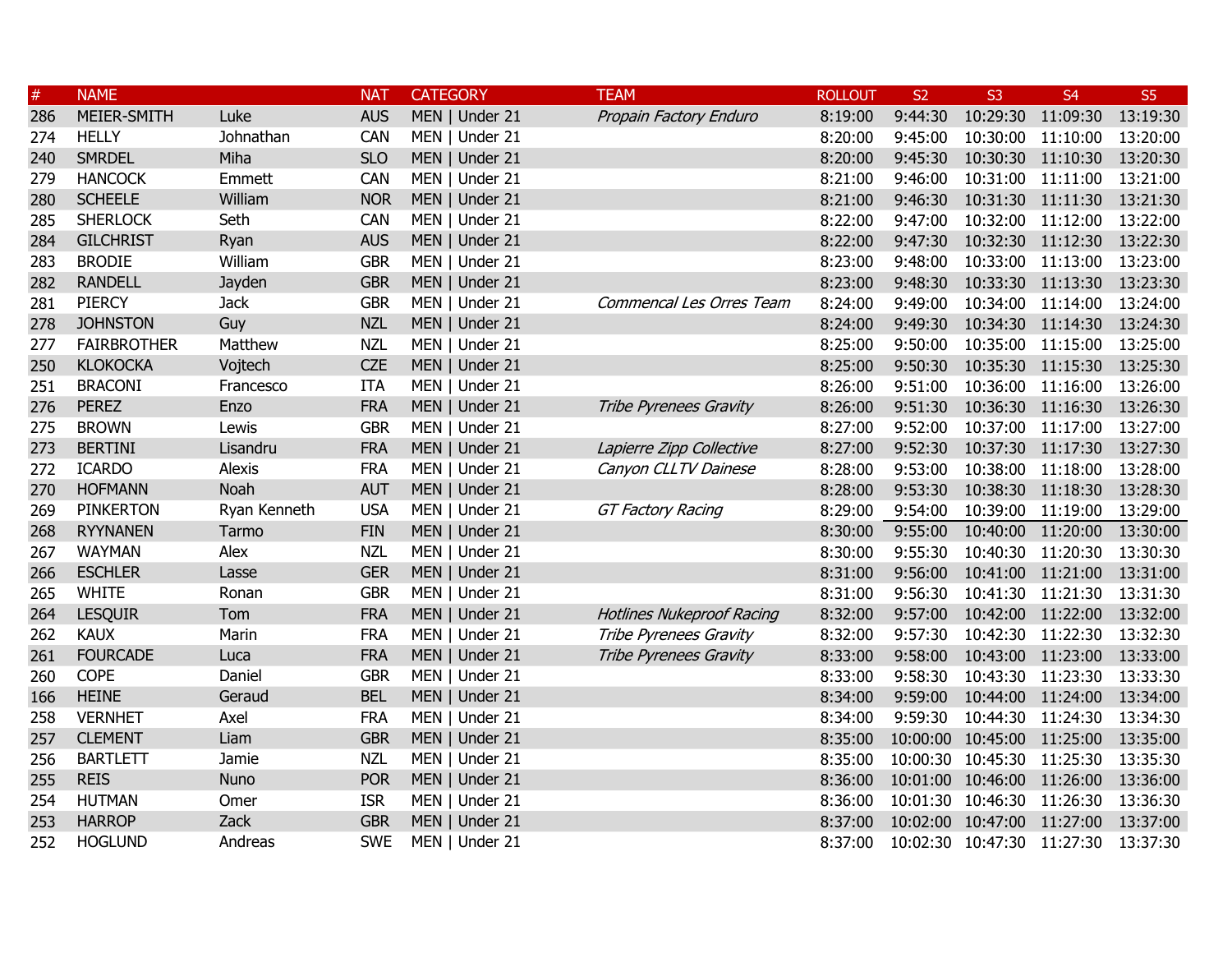| $\#$ | <b>NAME</b>         |                 | <b>NAT</b> | <b>CATEGORY</b>    | <b>TEAM</b>                | <b>ROLLOUT</b> | <b>S2</b> | S <sub>3</sub>             | S <sub>4</sub>                                  | S <sub>5</sub> |
|------|---------------------|-----------------|------------|--------------------|----------------------------|----------------|-----------|----------------------------|-------------------------------------------------|----------------|
| 249  | <b>GOWEIL</b>       | Jonas           | <b>AUT</b> | MEN   Under 21     | <b>Cube Action Team</b>    | 8:38:00        |           | 10:03:00 10:48:00 11:28:00 |                                                 | 13:38:00       |
| 248  | <b>FUCHS</b>        | Peter           | <b>GER</b> | MEN   Under 21     |                            | 8:38:00        |           | 10:03:30 10:48:30 11:28:30 |                                                 | 13:38:30       |
| 246  | <b>BUENGEN</b>      | Lars Henrik     | <b>SUI</b> | MEN   Under 21     | Swiss Enduro Team by Giant | 8:39:00        |           | 10:04:00 10:49:00 11:29:00 |                                                 | 13:39:00       |
| 245  | <b>FORBES</b>       | Lachie          | <b>AUS</b> | MEN   Under 21     |                            | 8:40:00        |           | 10:05:00 10:50:00 11:30:00 |                                                 | 13:40:00       |
| 244  | <b>SCHLEICHER</b>   | Valentin        | <b>GER</b> | MEN   Under 21     | <b>RDN Racing</b>          | 8:40:00        |           |                            | 10:05:30 10:50:30 11:30:30                      | 13:40:30       |
| 242  | <b>SHPANOF</b>      | Elad            | <b>ISR</b> | MEN   Under 21     |                            | 8:41:00        |           | 10:06:00 10:51:00 11:31:00 |                                                 | 13:41:00       |
| 241  | <b>GREEN</b>        | Lachlan         | <b>AUS</b> | MEN   Under 21     |                            | 8:41:00        |           |                            | 10:06:30 10:51:30 11:31:30                      | 13:41:30       |
| 239  | <b>FIEDLER</b>      | Zdenek          | <b>CZE</b> | MEN   Under 21     |                            | 8:42:00        |           | 10:07:00 10:52:00 11:32:00 |                                                 | 13:42:00       |
| 238  | <b>PURTOLA</b>      | Joonas          | <b>FIN</b> | MEN   Under 21     |                            | 8:42:00        |           |                            | 10:07:30 10:52:30 11:32:30 13:42:30             |                |
| 237  | <b>FOCKENBERGER</b> | Timmy           | <b>AUT</b> | MEN   Under 21     |                            | 8:43:00        |           |                            | 10:08:00 10:53:00 11:33:00 13:43:00             |                |
| 236  | <b>VAANANEN</b>     | Erik Edvin      | <b>FIN</b> | MEN   Under 21     |                            | 8:43:00        |           | 10:08:30 10:53:30 11:33:30 |                                                 | 13:43:30       |
| 235  | <b>LINDBLOM</b>     | Carter          | <b>USA</b> | MEN   Under 21     |                            | 8:44:00        |           | 10:09:00 10:54:00 11:34:00 |                                                 | 13:44:00       |
| 234  | <b>HANZLIK</b>      | Ondrej          | <b>SVK</b> | MEN   Under 21     |                            | 8:44:00        |           | 10:09:30 10:54:30 11:34:30 |                                                 | 13:44:30       |
| 233  | WEIHING             | Leon            | <b>GER</b> | MEN   Under 21     |                            | 8:45:00        |           |                            | 10:10:00 10:55:00 11:35:00                      | 13:45:00       |
| 231  | <b>HEITMANN</b>     | Jonathan        | <b>GER</b> | MEN   Under 21     |                            | 8:45:00        |           | 10:10:30 10:55:30 11:35:30 |                                                 | 13:45:30       |
| 230  | <b>SOJKA</b>        | Adam            | POL        | MEN   Under 21     |                            | 8:46:00        |           | 10:11:00 10:56:00 11:36:00 |                                                 | 13:46:00       |
| 229  | <b>PIVNICKA</b>     | Jakub           | <b>CZE</b> | MEN   Under 21     |                            | 8:46:00        |           | 10:11:30 10:56:30 11:36:30 |                                                 | 13:46:30       |
| 228  | LAN                 | Emmy            | CAN        | WOMEN   Under 21   | Norco Factory Team         | 8:48:00        |           | 10:13:30 10:58:30 11:38:30 |                                                 | 13:48:30       |
| 224  | <b>SMRDEL</b>       | Tina            | <b>SLO</b> | WOMEN   Under 21   |                            | 8:49:00        |           |                            | 10:14:00 10:59:00 11:39:00 13:49:00             |                |
| 223  | <b>BOUCHER</b>      | Lily            | CAN        | WOMEN   Under 21   |                            | 8:49:00        |           |                            | 10:14:30 10:59:30 11:39:30 13:49:30             |                |
| 225  | <b>HENRY</b>        | <b>Justine</b>  | <b>FRA</b> | WOMEN   Under 21   | Tribe Pyrenees Gravity     | 8:50:00        |           |                            | 10:15:00 11:00:00 11:40:00 13:50:00             |                |
| 221  | <b>NESTLEROVA</b>   | Fejola Stepanka | <b>CZE</b> | WOMEN   Master 35+ |                            | 8:52:00        |           | 10:17:00 11:02:00 11:42:00 |                                                 | 13:52:00       |
| 222  | <b>THOMSEN</b>      | Sandra Bohn     | <b>DEN</b> | WOMEN   Master 35+ |                            | 8:52:00        |           | 10:17:30 11:02:30 11:42:30 |                                                 | 13:52:30       |
| 218  | <b>FILBY</b>        | Maxine          | <b>GBR</b> | WOMEN   Master 35+ |                            | 8:53:00        |           | 10:18:00 11:03:00 11:43:00 |                                                 | 13:53:00       |
| 220  | <b>NEWELL</b>       | Melissa         | <b>NZL</b> | WOMEN   Master 35+ |                            | 8:53:00        |           |                            | 10:18:30 11:03:30 11:43:30                      | 13:53:30       |
| 219  | <b>MCCONNELOUG</b>  | Mary            | <b>USA</b> | WOMEN   Master 35+ |                            | 8:54:00        |           | 10:19:00 11:04:00 11:44:00 |                                                 | 13:54:00       |
| 216  | <b>RING</b>         | Filippa         | <b>SWE</b> | <b>WOMEN</b>       |                            | 8:57:00        |           | 10:22:00 11:07:00 11:47:00 |                                                 | 13:57:00       |
| 215  | <b>REUTER</b>       | Claire          | <b>LUX</b> | <b>WOMEN</b>       |                            | 8:57:00        |           |                            | 10:22:30 11:07:30 11:47:30 13:57:30             |                |
| 214  | <b>MCKIRDY</b>      | Angeline        | <b>CAN</b> | <b>WOMEN</b>       |                            | 8:58:00        |           |                            | 10:23:00 11:08:00 11:48:00 13:58:00             |                |
| 213  | <b>DILLON</b>       | Sian            | <b>GBR</b> | <b>WOMEN</b>       |                            |                |           |                            | 8:58:00 10:23:30 11:08:30 11:48:30 13:58:30     |                |
| 212  | YUSTO SANCHEZ       | Sara            | <b>ESP</b> | <b>WOMEN</b>       |                            | 8:59:00        |           |                            | 10:24:00 11:09:00 11:49:00 13:59:00             |                |
| 211  | <b>DAVIDSSON</b>    | Elina           | <b>SWE</b> | <b>WOMEN</b>       |                            |                |           |                            | 8:59:00 10:24:30 11:09:30 11:49:30 13:59:30     |                |
| 210  | <b>DOBNIG</b>       | Yana            | <b>AUT</b> | <b>WOMEN</b>       | Team Dorrong Enduro        | 9:00:00        |           |                            | 10:25:00 11:10:00 11:50:00 14:00:00             |                |
| 209  | <b>LONG</b>         | Julia           | <b>CAN</b> | <b>WOMEN</b>       |                            | 9:00:00        |           |                            | 10:25:30 11:10:30 11:50:30 14:00:30             |                |
| 208  | <b>SAVELLI</b>      | Irene           | <b>ITA</b> | <b>WOMEN</b>       |                            |                |           |                            | 9:01:00  10:26:00  11:11:00  11:51:00  14:01:00 |                |
| 207  | <b>BUREK</b>        | Katarzyna       | POL        | <b>WOMEN</b>       |                            |                |           |                            | 9:01:00  10:26:30  11:11:30  11:51:30  14:01:30 |                |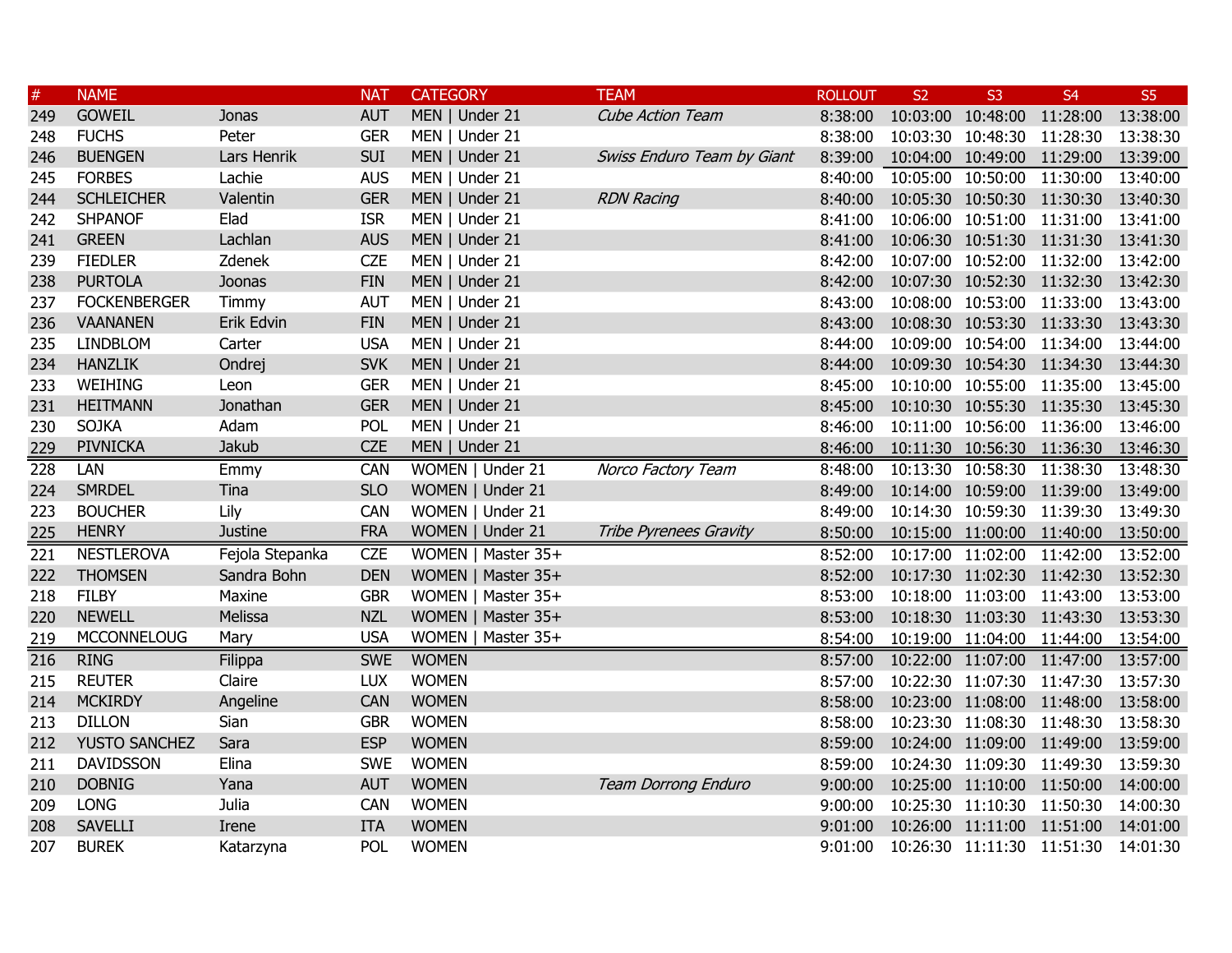| $\#$ | <b>NAME</b>         |               | <b>NAT</b> | <b>CATEGORY</b> | <b>TEAM</b>                      | <b>ROLLOUT</b> | <b>S2</b>                  | S <sub>3</sub>             | S <sub>4</sub>                      | S <sub>5</sub> |
|------|---------------------|---------------|------------|-----------------|----------------------------------|----------------|----------------------------|----------------------------|-------------------------------------|----------------|
| 206  | <b>HOVORKA</b>      | Anja          | <b>SUI</b> | <b>WOMEN</b>    |                                  | 9:02:00        |                            | 10:27:00 11:12:00 11:52:00 |                                     | 14:02:00       |
| 205  | <b>RUTZ</b>         | Lea Salome    | <b>SUI</b> | <b>WOMEN</b>    |                                  | 9:02:00        |                            | 10:27:30 11:12:30 11:52:30 |                                     | 14:02:30       |
| 204  | <b>RAST</b>         | Camille       | <b>SUI</b> | <b>WOMEN</b>    |                                  | 9:03:00        |                            | 10:28:00 11:13:00 11:53:00 |                                     | 14:03:00       |
| 203  | <b>PRUDKOVA</b>     | Barbora       | <b>CZE</b> | <b>WOMEN</b>    |                                  | 9:03:00        |                            | 10:28:30 11:13:30 11:53:30 |                                     | 14:03:30       |
| 202  | <b>BATTISTA</b>     | Laura         | <b>AUS</b> | <b>WOMEN</b>    |                                  | 9:04:00        |                            | 10:29:00 11:14:00 11:54:00 |                                     | 14:04:00       |
| 201  | <b>NABER</b>        | Tanja         | <b>GER</b> | <b>WOMEN</b>    |                                  | 9:04:00        |                            | 10:29:30 11:14:30 11:54:30 |                                     | 14:04:30       |
| 200  | <b>REY</b>          | Charlotte     | <b>FRA</b> | <b>WOMEN</b>    | Tribe Pyrenees Gravity           | 9:05:00        |                            | 10:30:00 11:15:00 11:55:00 |                                     | 14:05:00       |
| 199  | <b>ELLECOSTA</b>    | Nadine        | <b>ITA</b> | <b>WOMEN</b>    | Abetone FullOut Gravity          | 9:05:00        |                            | 10:30:30 11:15:30 11:55:30 |                                     | 14:05:30       |
| 198  | <b>MORRISON</b>     | Amy           | <b>USA</b> | <b>WOMEN</b>    |                                  | 9:06:00        |                            | 10:31:00 11:16:00 11:56:00 |                                     | 14:06:00       |
| 197  | <b>THOMA</b>        | Ines          | <b>GER</b> | <b>WOMEN</b>    |                                  | 9:06:00        |                            | 10:31:30 11:16:30 11:56:30 |                                     | 14:06:30       |
| 196  | <b>DUVERT</b>       | <b>Julie</b>  | <b>FRA</b> | <b>WOMEN</b>    | Theory Racing p/b ProBikeKit     | 9:07:00        |                            | 10:32:00 11:17:00 11:57:00 |                                     | 14:07:00       |
| 195  | PAREDES MORENO Jose |               | <b>CHI</b> | <b>MEN</b>      |                                  | 9:12:00        |                            | 10:37:00 11:22:00 12:02:00 |                                     | 14:12:00       |
| 394  | <b>HEIM</b>         | Fabian        | <b>GER</b> | <b>MEN</b>      |                                  | 9:12:00        |                            | 10:37:30 11:22:30 12:02:30 |                                     | 14:12:30       |
| 193  | <b>LEBERT</b>       | <b>Alexis</b> | <b>FRA</b> | <b>MEN</b>      |                                  | 9:13:00        |                            | 10:38:00 11:23:00 12:03:00 |                                     | 14:13:00       |
| 192  | <b>BLACHERE</b>     | <b>Nans</b>   | <b>FRA</b> | <b>MEN</b>      |                                  | 9:13:00        |                            |                            | 10:38:30 11:23:30 12:03:30 14:13:30 |                |
| 191  | <b>CHAUVET</b>      | Cesar         | <b>FRA</b> | <b>MEN</b>      |                                  | 9:14:00        |                            | 10:39:00 11:24:00 12:04:00 |                                     | 14:14:00       |
| 190  | <b>TRAFELLA</b>     | Maximilian    | <b>AUT</b> | <b>MEN</b>      |                                  | 9:14:00        |                            | 10:39:30 11:24:30 12:04:30 |                                     | 14:14:30       |
| 189  | <b>BARTON</b>       | Oliver        | <b>GBR</b> | <b>MEN</b>      |                                  | 9:15:00        |                            | 10:40:00 11:25:00 12:05:00 |                                     | 14:15:00       |
| 188  | <b>WIDEN</b>        | Johan         | <b>SWE</b> | <b>MEN</b>      |                                  | 9:15:00        |                            | 10:40:30 11:25:30 12:05:30 |                                     | 14:15:30       |
| 187  | <b>CLAUDI</b>       | Julian        | <b>GER</b> | <b>MEN</b>      | <b>RDN Racing</b>                | 9:16:00        |                            | 10:41:00 11:26:00 12:06:00 |                                     | 14:16:00       |
| 186  | <b>PUFAN</b>        | Alexandru     | <b>ROU</b> | <b>MEN</b>      |                                  | 9:16:00        |                            | 10:41:30 11:26:30 12:06:30 |                                     | 14:16:30       |
| 185  | <b>HUTH</b>         | Nejc Robin    | <b>SLO</b> | <b>MEN</b>      |                                  | 9:17:00        |                            | 10:42:00 11:27:00 12:07:00 |                                     | 14:17:00       |
| 184  | <b>CROZ</b>         | Romain        | <b>FRA</b> | <b>MEN</b>      |                                  | 9:17:00        |                            | 10:42:30 11:27:30 12:07:30 |                                     | 14:17:30       |
| 183  | <b>HAMMAR</b>       | Tim           | <b>SWE</b> | <b>MEN</b>      |                                  | 9:18:00        |                            | 10:43:00 11:28:00 12:08:00 |                                     | 14:18:00       |
| 182  | <b>SCHEMMEL</b>     | Daniel        | <b>AUT</b> | <b>MEN</b>      |                                  | 9:18:00        |                            | 10:43:30 11:28:30 12:08:30 |                                     | 14:18:30       |
| 181  | <b>STEFANSSON</b>   | Jonas         | <b>ISL</b> | <b>MEN</b>      |                                  | 9:19:00        |                            | 10:44:00 11:29:00 12:09:00 |                                     | 14:19:00       |
| 180  | <b>LINDA</b>        | Jakub         | <b>SVK</b> | <b>MEN</b>      |                                  | 9:19:00        | 10:44:30 11:29:30 12:09:30 |                            |                                     | 14:19:30       |
| 179  | <b>ANITAN</b>       | Mihai Andrei  | <b>ROU</b> | <b>MEN</b>      |                                  | 9:20:00        |                            | 10:45:00 11:30:00 12:10:00 |                                     | 14:20:00       |
| 177  | <b>FURLANI</b>      | Gianluca      | <b>ITA</b> | <b>MEN</b>      |                                  | 9:20:00        | 10:45:30 11:30:30 12:10:30 |                            |                                     | 14:20:30       |
| 176  | <b>SZYMCZUK</b>     | Lukasz        | POL        | <b>MEN</b>      |                                  | 9:21:00        |                            | 10:46:00 11:31:00 12:11:00 |                                     | 14:21:00       |
| 175  | <b>LEONHARDT</b>    | Konstantin    | <b>GER</b> | <b>MEN</b>      |                                  | 9:21:00        | 10:46:30 11:31:30 12:11:30 |                            |                                     | 14:21:30       |
| 174  | <b>MARI MARI</b>    | Mariano       | <b>ESP</b> | <b>MEN</b>      |                                  | 9:22:00        | 10:47:30 11:32:30 12:12:30 |                            |                                     | 14:22:30       |
| 173  | <b>WILLNER</b>      | <b>Nick</b>   | <b>GER</b> | <b>MEN</b>      |                                  | 9:23:00        | 10:48:00 11:33:00 12:13:00 |                            |                                     | 14:23:00       |
| 172  | <b>MURRAY</b>       | Craig         | <b>NZL</b> | <b>MEN</b>      |                                  | 9:23:00        |                            | 10:48:30 11:33:30 12:13:30 |                                     | 14:23:30       |
| 171  | <b>LAMBERT</b>      | Pierre        | <b>FRA</b> | <b>MEN</b>      | <b>Hotlines Nukeproof Racing</b> | 9:24:00        |                            |                            | 10:49:00 11:34:00 12:14:00 14:24:00 |                |
| 170  | <b>PERISSE</b>      | Elouan        | <b>FRA</b> | <b>MEN</b>      | <b>Hotlines Nukeproof Racing</b> | 9:24:00        | 10:49:30 11:34:30 12:14:30 |                            |                                     | 14:24:30       |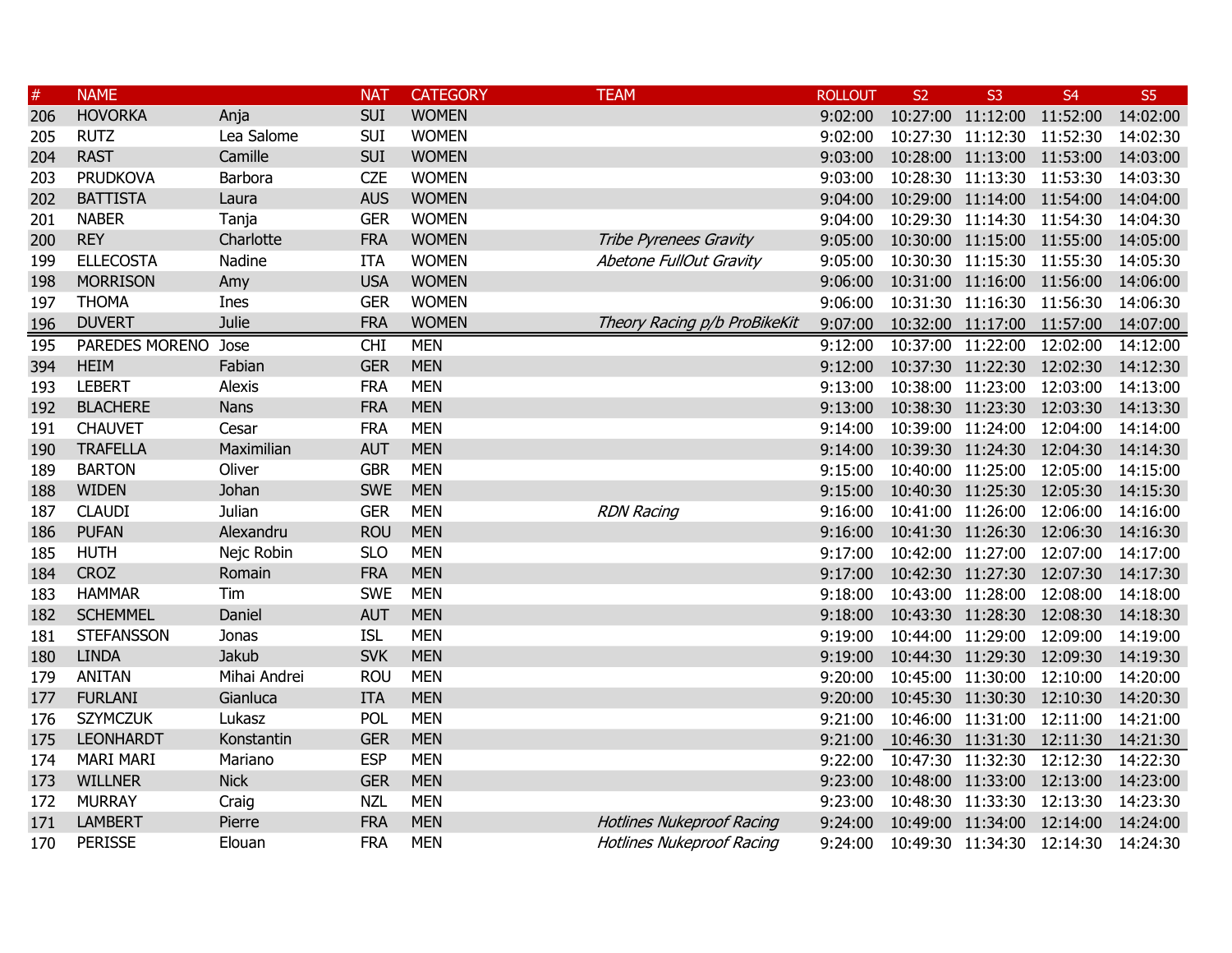| $\#$ | <b>NAME</b>        |                 | <b>NAT</b> | <b>CATEGORY</b> | <b>TEAM</b>                           | <b>ROLLOUT</b> | <b>S2</b>                          | S <sub>3</sub>             | S <sub>4</sub> | S <sub>5</sub> |
|------|--------------------|-----------------|------------|-----------------|---------------------------------------|----------------|------------------------------------|----------------------------|----------------|----------------|
| 169  | <b>WALSH</b>       | Sam             | <b>AUS</b> | <b>MEN</b>      |                                       | 9:25:00        |                                    | 10:50:00 11:35:00 12:15:00 |                | 14:25:00       |
| 168  | <b>JEZ</b>         | Tim             | <b>SLO</b> | <b>MEN</b>      |                                       | 9:25:00        |                                    | 10:50:30 11:35:30 12:15:30 |                | 14:25:30       |
| 167  | <b>SMOLNIKAR</b>   | Jakob           | <b>SLO</b> | <b>MEN</b>      |                                       | 9:26:00        |                                    | 10:51:00 11:36:00 12:16:00 |                | 14:26:00       |
| 259  | <b>HEINE</b>       | Felix           | <b>GER</b> | <b>MEN</b>      |                                       | 9:26:00        |                                    | 10:51:30 11:36:30 12:16:30 |                | 14:26:30       |
| 164  | <b>MARKIC</b>      | Jan             | <b>SLO</b> | <b>MEN</b>      |                                       | 9:27:00        |                                    | 10:52:00 11:37:00 12:17:00 |                | 14:27:00       |
| 163  | <b>IVARTNIK</b>    | David           | <b>SLO</b> | <b>MEN</b>      |                                       | 9:27:00        |                                    | 10:52:30 11:37:30 12:17:30 |                | 14:27:30       |
| 162  | <b>REIMANN</b>     | Erik            | <b>GER</b> | <b>MEN</b>      |                                       | 9:28:00        |                                    | 10:53:00 11:38:00 12:18:00 |                | 14:28:00       |
| 161  | <b>HASSFELD</b>    | Joel            | <b>GER</b> | <b>MEN</b>      |                                       | 9:28:00        |                                    | 10:53:30 11:38:30 12:18:30 |                | 14:28:30       |
| 160  | <b>WILLIAMS</b>    | Robert          | <b>GBR</b> | <b>MEN</b>      |                                       | 9:29:00        |                                    | 10:54:00 11:39:00 12:19:00 |                | 14:29:00       |
| 159  | <b>LARSSON</b>     | Adam            | <b>SWE</b> | <b>MEN</b>      |                                       | 9:29:00        |                                    | 10:54:30 11:39:30 12:19:30 |                | 14:29:30       |
| 158  | <b>DALPIAN</b>     | Davide          | <b>ITA</b> | <b>MEN</b>      |                                       | 9:30:00        |                                    | 10:55:00 11:40:00 12:20:00 |                | 14:30:00       |
| 157  | <b>HANOUX</b>      | Simon           | <b>FRA</b> | <b>MEN</b>      |                                       | 9:30:00        |                                    | 10:55:30 11:40:30 12:20:30 |                | 14:30:30       |
| 156  | <b>RENZ</b>        | Daniel          | <b>GER</b> | <b>MEN</b>      |                                       | 9:31:00        |                                    | 10:56:00 11:41:00 12:21:00 |                | 14:31:00       |
| 155  | <b>FEJER</b>       | Max             | <b>AUT</b> | <b>MEN</b>      | Team Dorrong Enduro                   | 9:31:00        |                                    | 10:56:30 11:41:30 12:21:30 |                | 14:31:30       |
| 154  | <b>MUELLER</b>     | Igor            | <b>SUI</b> | <b>MEN</b>      |                                       |                | 9:32:00 10:57:00 11:42:00 12:22:00 |                            |                | 14:32:00       |
| 153  | <b>PETER</b>       | Stefan          | SUI        | <b>MEN</b>      |                                       |                | 9:33:00 10:58:00 11:43:00 12:23:00 |                            |                | 14:33:00       |
| 152  | <b>GROTTI</b>      | Nicola          | <b>ITA</b> | <b>MEN</b>      | Abetone FullOut Gravity               | 9:33:00        |                                    | 10:58:30 11:43:30 12:23:30 |                | 14:33:30       |
| 151  | <b>STONIG</b>      | <b>Matthias</b> | <b>AUT</b> | <b>MEN</b>      |                                       | 9:34:00        |                                    | 10:59:00 11:44:00 12:24:00 |                | 14:34:00       |
| 150  | <b>IENZER</b>      | Emeric          | <b>FRA</b> | <b>MEN</b>      | Scott SR Suntour Enduro Team. 9:34:00 |                |                                    | 10:59:30 11:44:30 12:24:30 |                | 14:34:30       |
| 149  | <b>GONDOUIN</b>    | Antoine         | <b>FRA</b> | <b>MEN</b>      |                                       | 9:35:00        |                                    | 11:00:00 11:45:00 12:25:00 |                | 14:35:00       |
| 148  | <b>CASAL VALLS</b> | Guillem         | <b>AND</b> | <b>MEN</b>      |                                       | 9:35:00        |                                    | 11:00:30 11:45:30 12:25:30 |                | 14:35:30       |
| 147  | <b>SACCON</b>      | Matteo          | <b>ITA</b> | <b>MEN</b>      | Abetone FullOut Gravity               | 9:36:00        |                                    | 11:01:00 11:46:00 12:26:00 |                | 14:36:00       |
| 146  | <b>DIEU</b>        | Antonio         | <b>FRA</b> | <b>MEN</b>      |                                       | 9:36:00        |                                    | 11:01:30 11:46:30 12:26:30 |                | 14:36:30       |
| 145  | <b>JONSSON</b>     | Sharjah         | <b>RSA</b> | <b>MEN</b>      |                                       | 9:37:00        |                                    | 11:02:00 11:47:00 12:27:00 |                | 14:37:00       |
| 144  | <b>BARICH</b>      | Leopold         | <b>GER</b> | <b>MEN</b>      | <b>RDN Racing</b>                     | 9:37:00        |                                    | 11:02:30 11:47:30 12:27:30 |                | 14:37:30       |
| 143  | <b>VOTH</b>        | Laurin          | <b>GER</b> | <b>MEN</b>      | Propain Factory Enduro                | 9:38:00        |                                    | 11:03:00 11:48:00 12:28:00 |                | 14:38:00       |
| 142  | <b>OLSEN</b>       | Eric            | <b>USA</b> | <b>MEN</b>      |                                       | 9:38:00        |                                    | 11:03:30 11:48:30 12:28:30 |                | 14:38:30       |
| 141  | <b>DEMUYLDER</b>   | Jonas           | <b>BEL</b> | <b>MEN</b>      |                                       | 9:39:00        |                                    | 11:04:00 11:49:00 12:29:00 |                | 14:39:00       |
| 140  | <b>BAILLIF</b>     | Florent         | <b>SUI</b> | <b>MEN</b>      |                                       | 9:39:00        |                                    | 11:04:30 11:49:30 12:29:30 |                | 14:39:30       |
| 138  | <b>WALCH</b>       | Lucas           | <b>NZL</b> | <b>MEN</b>      |                                       | 9:40:00        |                                    | 11:05:00 11:50:00 12:30:00 |                | 14:40:00       |
| 137  | <b>MIHALKOVITS</b> | Peter           | <b>AUT</b> | <b>MEN</b>      |                                       | 9:40:00        | 11:05:30 11:50:30 12:30:30         |                            |                | 14:40:30       |
| 136  | <b>BROWNLIE</b>    | Sam             | <b>AUS</b> | <b>MEN</b>      |                                       | 9:41:00        |                                    | 11:06:00 11:51:00 12:31:00 |                | 14:41:00       |
| 135  | <b>ARNAUD</b>      | Quentin         | <b>FRA</b> | <b>MEN</b>      |                                       | 9:41:00        | 11:06:30 11:51:30 12:31:30         |                            |                | 14:41:30       |
| 134  | <b>LOEFFLER</b>    | Christian       | <b>GER</b> | <b>MEN</b>      |                                       | 9:42:00        |                                    | 11:07:00 11:52:00 12:32:00 |                | 14:42:00       |
| 133  | <b>MAGGS</b>       | David           | <b>AUS</b> | <b>MEN</b>      |                                       | 9:42:00        | 11:07:30 11:52:30 12:32:30         |                            |                | 14:42:30       |
| 132  | <b>SCHWENK</b>     | Robert          | <b>GER</b> | <b>MEN</b>      |                                       | 9:43:00        | 11:08:30 11:53:30 12:33:30         |                            |                | 14:43:30       |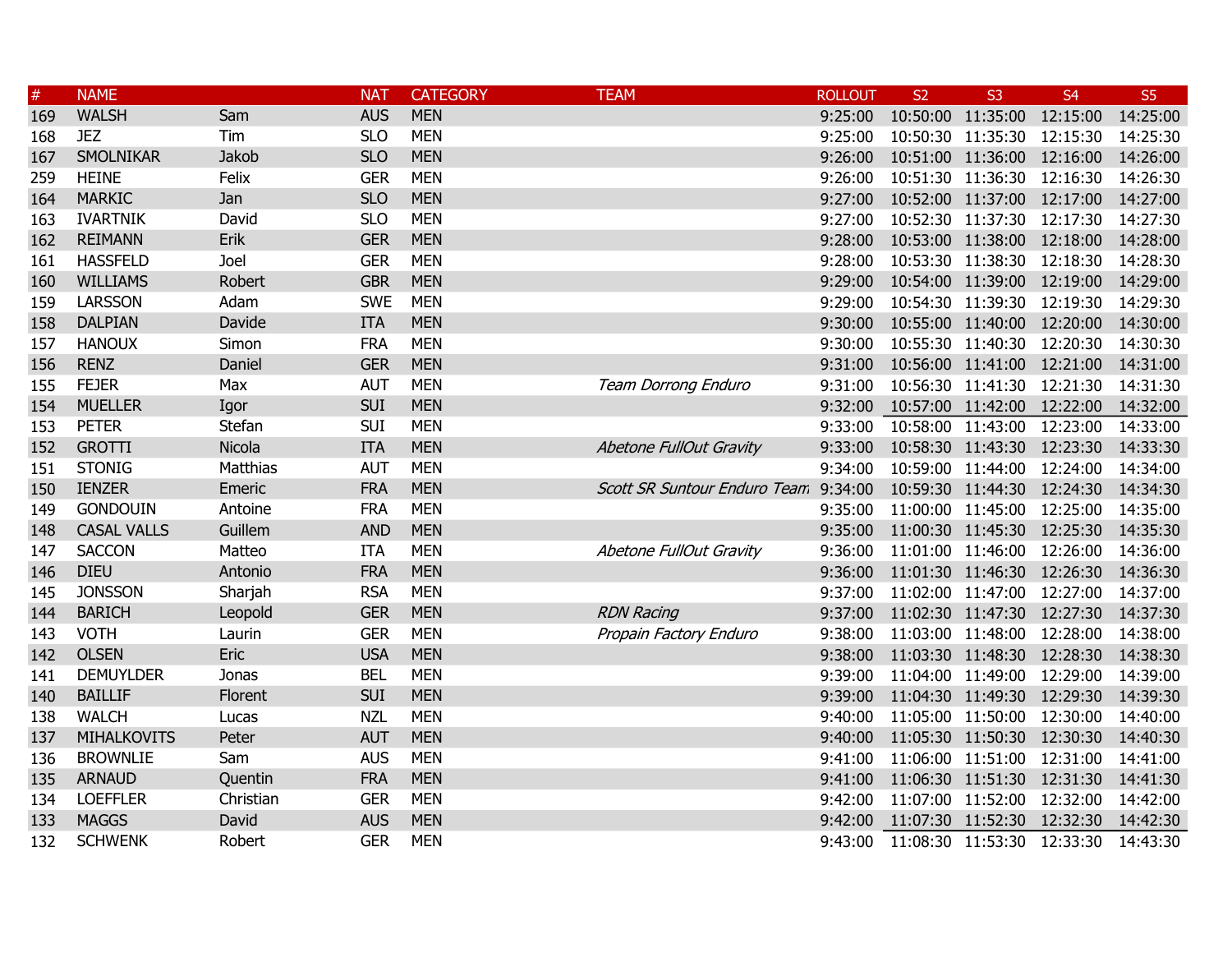| $\#$ | <b>NAME</b>      |             | <b>NAT</b> | <b>CATEGORY</b> | <b>TEAM</b>                          | <b>ROLLOUT</b> | S <sub>2</sub> | S <sub>3</sub>                      | <b>S4</b>                                    | S <sub>5</sub> |
|------|------------------|-------------|------------|-----------------|--------------------------------------|----------------|----------------|-------------------------------------|----------------------------------------------|----------------|
| 130  | <b>DERKUM</b>    | Christian   | <b>GER</b> | <b>MEN</b>      | RAAW // Levelnine Gravity            | 9:44:00        |                | 11:09:00 11:54:00 12:34:00          |                                              | 14:44:00       |
| 129  | <b>COULTHARD</b> | Aidan       | <b>GBR</b> | <b>MEN</b>      |                                      | 9:44:00        |                | 11:09:30 11:54:30 12:34:30          |                                              | 14:44:30       |
| 127  | <b>FABRE</b>     | Enzo        | <b>FRA</b> | <b>MEN</b>      |                                      | 9:45:00        |                | 11:10:00 11:55:00 12:35:00          |                                              | 14:45:00       |
| 126  | <b>BERRY</b>     | Matthew     | <b>NZL</b> | <b>MEN</b>      |                                      | 9:45:00        |                | 11:10:30 11:55:30 12:35:30          |                                              | 14:45:30       |
| 124  | <b>RYAN</b>      | Cameron     | <b>AUS</b> | <b>MEN</b>      |                                      | 9:46:00        |                | 11:11:00 11:56:00 12:36:00          |                                              | 14:46:00       |
| 123  | <b>RONZON</b>    | Erwin       | <b>ITA</b> | <b>MEN</b>      |                                      | 9:46:00        |                | 11:11:30 11:56:30 12:36:30          |                                              | 14:46:30       |
| 122  | <b>LAMBERT</b>   | Louis       | <b>FRA</b> | <b>MEN</b>      | <b>Hotlines Nukeproof Racing</b>     | 9:47:00        |                | 11:12:00 11:57:00 12:37:00          |                                              | 14:47:00       |
| 121  | <b>ENNIS</b>     | Ross        | <b>IRL</b> | <b>MEN</b>      |                                      | 9:47:00        |                | 11:12:30 11:57:30 12:37:30          |                                              | 14:47:30       |
| 120  | <b>BRATSCHI</b>  | Tim         | <b>SUI</b> | <b>MEN</b>      |                                      | 9:48:00        |                | 11:13:00 11:58:00 12:38:00          |                                              | 14:48:00       |
| 119  | <b>LINDNER</b>   | Kevin       | <b>GER</b> | <b>MEN</b>      |                                      | 9:48:00        |                | 11:13:30 11:58:30 12:38:30          |                                              | 14:48:30       |
| 118  | <b>KARDINAR</b>  | Petrik      | <b>GER</b> | <b>MEN</b>      |                                      | 9:49:00        |                | 11:14:00 11:59:00 12:39:00          |                                              | 14:49:00       |
| 117  | <b>KNAPEC</b>    | Martin      | <b>SVK</b> | <b>MEN</b>      |                                      | 9:49:00        |                | 11:14:30 11:59:30 12:39:30          |                                              | 14:49:30       |
| 116  | <b>JANSER</b>    | Robin       | <b>SUI</b> | <b>MEN</b>      | Swiss Enduro Team by Giant           | 9:50:00        |                | 11:15:00 12:00:00 12:40:00          |                                              | 14:50:00       |
| 115  | <b>BERNET</b>    | Jonas       | <b>SUI</b> | <b>MEN</b>      |                                      | 9:50:00        |                | 11:15:30 12:00:30 12:40:30          |                                              | 14:50:30       |
| 114  | <b>PFEIL</b>     | Max         | <b>GER</b> | <b>MEN</b>      |                                      | 9:51:00        |                |                                     | 11:16:00 12:01:00 12:41:00 14:51:00          |                |
| 113  | <b>PESENTI</b>   | Marcello    | <b>ITA</b> | <b>MEN</b>      |                                      | 9:51:00        |                | 11:16:30 12:01:30 12:41:30          |                                              | 14:51:30       |
| 339  | <b>FRESQUET</b>  | Axel        | <b>FRA</b> | <b>MEN</b>      | Tribe Pyrenees Gravity               |                |                | 9:52:00 11:17:00 12:02:00 12:42:00  |                                              | 14:52:00       |
| 112  | <b>JAMIESON</b>  | Elliot      | <b>CAN</b> | <b>MEN</b>      | Norco Factory Team                   | 9:53:00        |                | 11:18:00 12:03:00 12:43:00          |                                              | 14:53:00       |
| 111  | <b>TOOKE</b>     | Jacob       | <b>CAN</b> | <b>MEN</b>      |                                      | 9:53:00        |                | 11:18:30 12:03:30 12:43:30          |                                              | 14:53:30       |
| 110  | <b>RYAN</b>      | Fergus      | <b>GBR</b> | <b>MEN</b>      |                                      | 9:54:00        |                | 11:19:00 12:04:00 12:44:00          |                                              | 14:54:00       |
| 109  | <b>LANDMARK</b>  | Ola Javold  | <b>NOR</b> | <b>MEN</b>      |                                      | 9:54:00        |                | 11:19:30 12:04:30 12:44:30          |                                              | 14:54:30       |
| 108  | <b>NEWELL</b>    | Jake        | <b>AUS</b> | <b>MEN</b>      |                                      | 9:55:00        |                | 11:20:00 12:05:00 12:45:00          |                                              | 14:55:00       |
| 107  | <b>HEBERT</b>    | Ambroise    | <b>FRA</b> | <b>MEN</b>      |                                      | 9:55:00        |                | 11:20:30 12:05:30 12:45:30          |                                              | 14:55:30       |
| 106  | <b>ESCUDIER</b>  | Thomas      | <b>FRA</b> | <b>MEN</b>      |                                      | 9:56:00        |                | 11:21:00 12:06:00 12:46:00          |                                              | 14:56:00       |
| 105  | <b>PROCHYRA</b>  | Jordan      | <b>AUS</b> | <b>MEN</b>      |                                      | 9:56:00        |                | 11:21:30 12:06:30 12:46:30          |                                              | 14:56:30       |
| 104  | <b>HAMILTON</b>  | Connor      | <b>NZL</b> | <b>MEN</b>      |                                      | 9:57:00        |                | 11:22:00 12:07:00 12:47:00          |                                              | 14:57:00       |
| 103  | <b>CAVAYE</b>    | Andrew      | <b>AUS</b> | <b>MEN</b>      |                                      | 9:57:00        |                | 11:22:30 12:07:30 12:47:30          |                                              | 14:57:30       |
| 102  | <b>WILDHABER</b> | Gustav      | <b>SUI</b> | <b>MEN</b>      | <b>Cube Action Team</b>              | 9:58:00        |                | 11:23:00 12:08:00 12:48:00          |                                              | 14:58:00       |
| 101  | <b>FRANCARDO</b> | Tommaso     | <b>ITA</b> | <b>MEN</b>      |                                      | 9:58:00        |                | 11:23:30 12:08:30 12:48:30          |                                              | 14:58:30       |
| 100  | <b>GALY</b>      | Theo        | <b>FRA</b> | <b>MEN</b>      | Sunn French Connexion By Alp 9:59:00 |                |                | 11:24:00 12:09:00 12:49:00          |                                              | 14:59:00       |
| 131  | <b>SWANBECK</b>  | Daniel      | <b>SWE</b> | <b>MEN</b>      |                                      |                |                | 9:59:00 11:24:30 12:09:30 12:49:30  |                                              | 14:59:30       |
| 99   | <b>FAGERBERG</b> | Philip      | <b>SWE</b> | <b>MEN</b>      |                                      |                |                | 10:00:00 11:25:00 12:10:00 12:50:00 |                                              | 15:00:00       |
| 98   | <b>OMDAL</b>     | Oskar       | <b>NOR</b> | <b>MEN</b>      |                                      |                |                | 10:00:00 11:25:30 12:10:30 12:50:30 |                                              | 15:00:30       |
| 97   | <b>HEINIGER</b>  | <b>Nils</b> | <b>NZL</b> | <b>MEN</b>      |                                      |                |                | 10:01:00 11:26:00 12:11:00 12:51:00 |                                              | 15:01:00       |
| 96   | <b>SCOTT</b>     | Riley       | <b>GBR</b> | <b>MEN</b>      |                                      |                |                |                                     | 10:01:00 11:26:30 12:11:30 12:51:30 15:01:30 |                |
| 95   | <b>HAMMOND</b>   | Chubbie     | <b>GBR</b> | <b>MEN</b>      |                                      |                |                | 10:02:00 11:27:00 12:12:00 12:52:00 |                                              | 15:02:00       |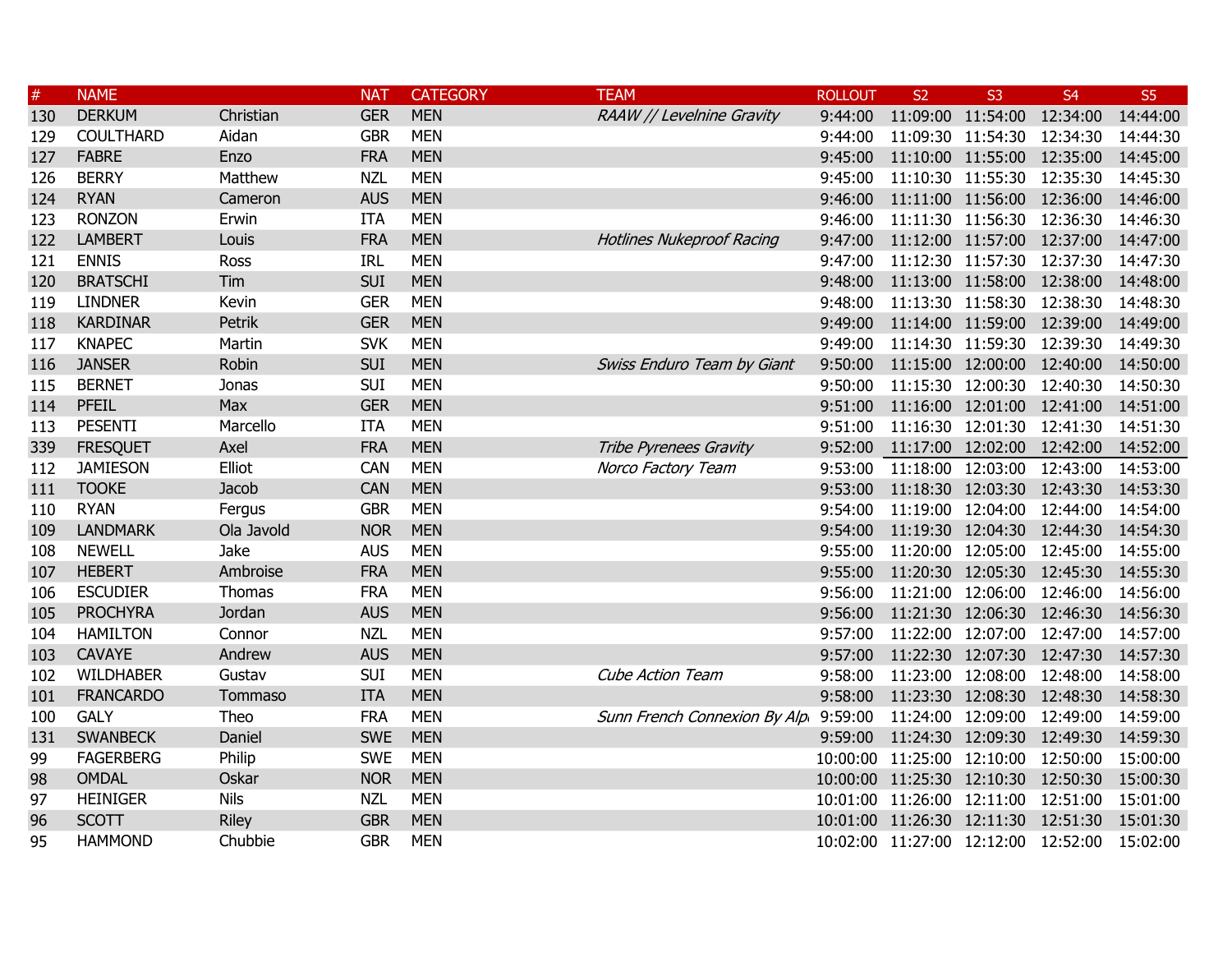| $\#$ | <b>NAME</b>                  |                | <b>NAT</b> | <b>CATEGORY</b> | <b>TEAM</b>                                                        | <b>ROLLOUT</b> | S <sub>2</sub>                      | S <sub>3</sub> | S <sub>4</sub> | S <sub>5</sub> |
|------|------------------------------|----------------|------------|-----------------|--------------------------------------------------------------------|----------------|-------------------------------------|----------------|----------------|----------------|
| 94   | <b>JENSEN</b>                | Henrik         | <b>GBR</b> | <b>MEN</b>      |                                                                    |                | 10:02:00 11:27:30 12:12:30 12:52:30 |                |                | 15:02:30       |
| 93   | <b>BEAN</b>                  | <b>Nicolas</b> | <b>USA</b> | <b>MEN</b>      | Theory Racing p/b ProBikeKit                                       |                | 10:03:00 11:28:00 12:13:00 12:53:00 |                |                | 15:03:00       |
| 92   | <b>CARROLL</b>               | Gavin          | <b>IRL</b> | <b>MEN</b>      |                                                                    |                | 10:03:00 11:28:30 12:13:30 12:53:30 |                |                | 15:03:30       |
| 91   | <b>JONES</b>                 | Jono           | <b>GBR</b> | <b>MEN</b>      | Propain Factory Enduro                                             |                | 10:04:00 11:29:30 12:14:30          |                | 12:54:30       | 15:04:30       |
| 90   | <b>SHUCKSMITH</b>            | Samuel         | <b>GBR</b> | <b>MEN</b>      |                                                                    |                | 10:05:00 11:30:00 12:15:00 12:55:00 |                |                | 15:05:00       |
| 89   | <b>HUTCHENS</b>              | Chris          | <b>GBR</b> | <b>MEN</b>      |                                                                    |                | 10:05:00 11:30:30 12:15:30 12:55:30 |                |                | 15:05:30       |
| 88   | <b>WILSON</b>                | <b>Thomas</b>  | <b>GBR</b> | <b>MEN</b>      | <b>Orange Factory Racing</b>                                       |                | 10:06:00 11:31:00 12:16:00 12:56:00 |                |                | 15:06:00       |
| 87   | <b>TEJCHMAN</b>              | Premek         | <b>CZE</b> | <b>MEN</b>      |                                                                    |                | 10:06:00 11:31:30 12:16:30 12:56:30 |                |                | 15:06:30       |
| 86   | <b>HURLEY</b>                | Joshua         | <b>GBR</b> | <b>MEN</b>      |                                                                    |                | 10:07:00 11:32:00 12:17:00 12:57:00 |                |                | 15:07:00       |
| 85   | DE VOCHT                     | Bart           | <b>BEL</b> | <b>MEN</b>      |                                                                    |                | 10:07:00 11:32:30 12:17:30 12:57:30 |                |                | 15:07:30       |
| 84   | <b>MORGAN</b>                | <b>Myles</b>   | <b>USA</b> | <b>MEN</b>      |                                                                    |                | 10:08:00 11:33:00 12:18:00 12:58:00 |                |                | 15:08:00       |
| 83   | <b>SMITH</b>                 | Joseph         | <b>GBR</b> | <b>MEN</b>      |                                                                    |                | 10:08:00 11:33:30 12:18:30 12:58:30 |                |                | 15:08:30       |
| 82   | <b>BURNS CONTRERAS Pedro</b> |                | <b>CHI</b> | <b>MEN</b>      | <b>Trek Factory Racing</b>                                         |                | 10:09:00 11:34:00 12:19:00 12:59:00 |                |                | 15:09:00       |
| 81   | <b>BLAHA</b>                 | Vojtech        | <b>CZE</b> | <b>MEN</b>      |                                                                    |                | 10:09:00 11:34:30 12:19:30 12:59:30 |                |                | 15:09:30       |
| 80   | <b>SECONDI</b>               | Nathan         | <b>FRA</b> | <b>MEN</b>      | Fulgur Factory Team Valdiniev( 10:09:00 11:35:00 12:20:00 13:00:00 |                |                                     |                |                | 15:10:00       |
| 79   | <b>WALL</b>                  | Evan           | <b>CAN</b> | <b>MEN</b>      | Devinci Global Racing                                              |                | 10:10:00 11:35:30 12:20:30 13:00:30 |                |                | 15:10:30       |
| 78   | <b>LUTHI</b>                 | Patrick        | <b>SUI</b> | <b>MEN</b>      |                                                                    |                | 10:10:00 11:36:00 12:21:00 13:01:00 |                |                | 15:11:00       |
| 77   | <b>ROPELATO</b>              | Mitch          | <b>USA</b> | <b>MEN</b>      | Cannondale Enduro                                                  |                | 10:11:00 11:36:30 12:21:30 13:01:30 |                |                | 15:11:30       |
| 75   | <b>BOX</b>                   | Archie         | <b>GBR</b> | <b>MEN</b>      |                                                                    |                | 10:11:00 11:37:00 12:22:00 13:02:00 |                |                | 15:12:00       |
| 74   | <b>WARNET</b>                | Manu           | <b>NED</b> | <b>MEN</b>      |                                                                    |                | 10:12:00 11:37:30 12:22:30 13:02:30 |                |                | 15:12:30       |
| 73   | <b>PAULHAN</b>               | Romain         | <b>FRA</b> | <b>MEN</b>      | Santa Cruz X SRAM                                                  |                | 10:12:00 11:38:00 12:23:00 13:03:00 |                |                | 15:13:00       |
| 72   | <b>CHARLES</b>               | Clement        | <b>FRA</b> | <b>MEN</b>      | Rossignol Factory Team                                             |                | 10:13:00 11:38:30 12:23:30 13:03:30 |                |                | 15:13:30       |
| 71   | <b>HILL</b>                  | Samuel         | <b>AUS</b> | <b>MEN</b>      | Nukeproof SRAM Factory Racin 10:13:00 11:39:00 12:24:00 13:04:00   |                |                                     |                |                | 15:14:00       |
| 70   | <b>GRANT</b>                 | Kelan          | <b>IRL</b> | <b>MEN</b>      | Nukeproof SRAM Factory Racin 10:14:00 11:40:00 12:25:00 13:05:00   |                |                                     |                |                | 15:15:00       |
| 69   | <b>KRASNY</b>                | Carter         | CAN        | <b>MEN</b>      |                                                                    |                | 10:15:00 11:40:30 12:25:30 13:05:30 |                |                | 15:15:30       |
| 68   | <b>MASTERS</b>               | Wyn            | <b>NZL</b> | <b>MEN</b>      | <b>GT Factory Racing</b>                                           |                | 10:15:00 11:41:00 12:26:00 13:06:00 |                |                | 15:16:00       |
| 67   | <b>NOBLE</b>                 | Josh           | <b>GBR</b> | <b>MEN</b>      |                                                                    |                | 10:16:00 11:41:30 12:26:30 13:06:30 |                |                | 15:16:30       |
| 66   | <b>STONE</b>                 | <b>Brady</b>   | <b>NZL</b> | <b>MEN</b>      | Polygon Factory Racing                                             |                | 10:16:00 11:42:00 12:27:00 13:07:00 |                |                | 15:17:00       |
| 65   | <b>BLAIR</b>                 | Lachlan        | <b>GBR</b> | <b>MEN</b>      | <b>Orange Factory Racing</b>                                       |                | 10:17:00 11:42:30 12:27:30 13:07:30 |                |                | 15:17:30       |
| 64   | <b>FRANCK</b>                | Gilles         | <b>BEL</b> | <b>MEN</b>      |                                                                    |                | 10:17:00 11:43:00 12:28:00 13:08:00 |                |                | 15:18:00       |
| 63   | <b>KANGAS</b>                | Oliwer         | <b>SWE</b> | <b>MEN</b>      |                                                                    |                | 10:18:00 11:43:30 12:28:30 13:08:30 |                |                | 15:18:30       |
| 62   | PIGEON                       | Hugo           | <b>FRA</b> | <b>MEN</b>      | Scott SR Suntour Enduro Team. 10:18:00 11:44:00 12:29:00 13:09:00  |                |                                     |                |                | 15:19:00       |
| 61   | <b>JEANDEL</b>               | Louis          | <b>FRA</b> | <b>MEN</b>      | Commencal Enduro Project                                           |                | 10:19:00 11:44:30 12:29:30 13:09:30 |                |                | 15:19:30       |
| 60   | <b>MCBAIN</b>                | Calum          | <b>GBR</b> | <b>MEN</b>      |                                                                    |                | 10:19:00 11:45:00 12:30:00 13:10:00 |                |                | 15:20:00       |
| 59   | <b>PERSAK</b>                | Vid            | <b>SLO</b> | <b>MEN</b>      | Orbea FOX Enduro Team                                              |                | 10:20:00 11:45:30 12:30:30 13:10:30 |                |                | 15:20:30       |
| 58   | <b>GARAY TAMAYO</b>          | Iago           | <b>ESP</b> | <b>MEN</b>      | Santa Cruz X SRAM                                                  |                | 10:20:00 11:46:00 12:31:00 13:11:00 |                |                | 15:21:00       |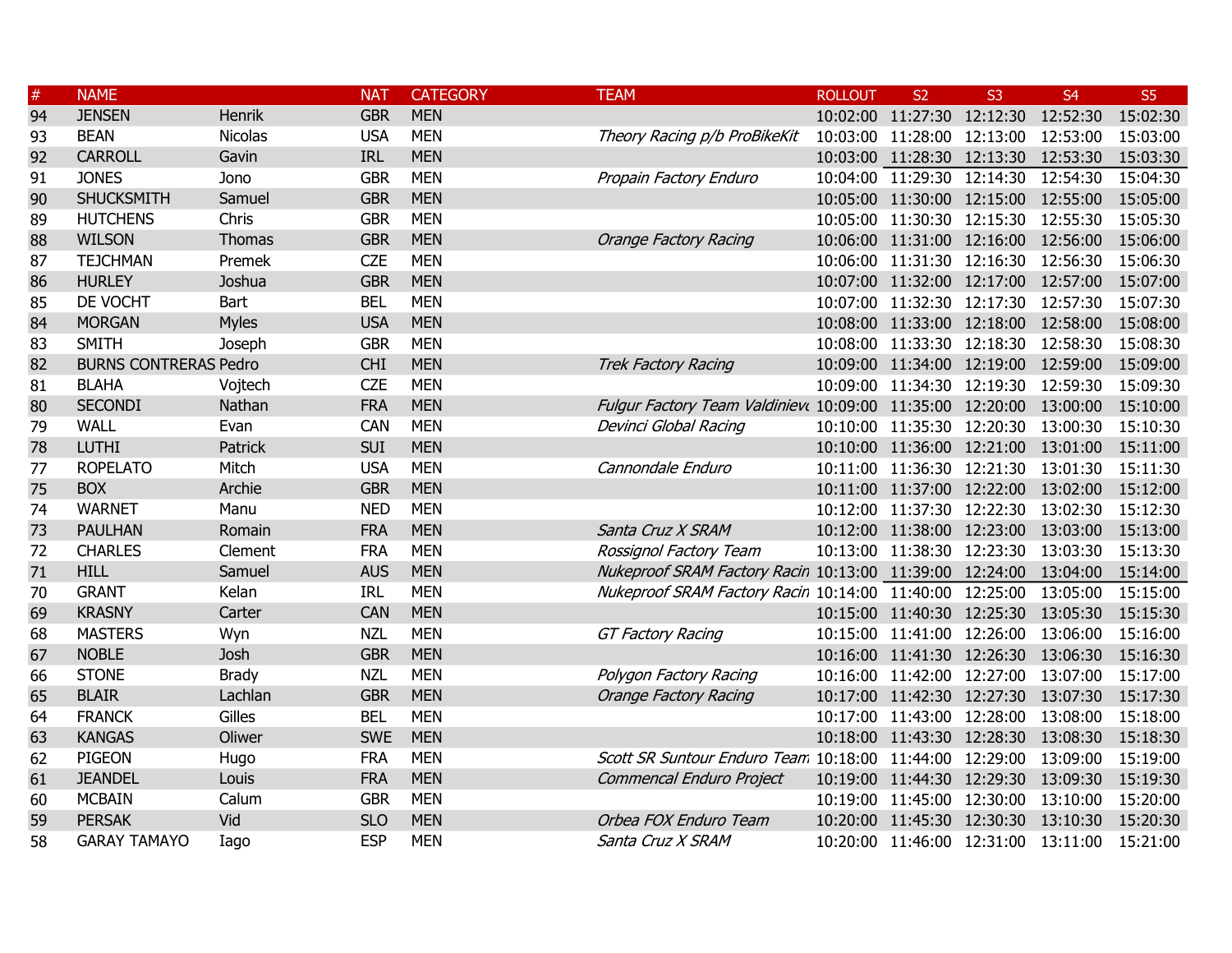| $\#$            | <b>NAME</b>              |                | <b>NAT</b> | <b>CATEGORY</b> | <b>TEAM</b>                                                      | <b>ROLLOUT</b> | S <sub>2</sub>                      | S <sub>3</sub> | <b>S4</b>                                    | S <sub>5</sub> |
|-----------------|--------------------------|----------------|------------|-----------------|------------------------------------------------------------------|----------------|-------------------------------------|----------------|----------------------------------------------|----------------|
| 57              | <b>STUTTARD</b>          | Mathew         | <b>GBR</b> | <b>MEN</b>      | Polygon Factory Racing                                           |                | 10:21:00 11:46:30 12:31:30 13:11:30 |                |                                              | 15:21:30       |
| 56              | LARBEYOU                 | Guillaume      | <b>FRA</b> | <b>MEN</b>      | Commencal Enduro Project                                         |                | 10:21:00 11:47:00 12:32:00 13:12:00 |                |                                              | 15:22:00       |
| 55              | <b>RUDEAU</b>            | Alex           | <b>FRA</b> | <b>MEN</b>      | Commencal Enduro Project                                         |                | 10:22:00 11:47:30 12:32:30 13:12:30 |                |                                              | 15:22:30       |
| 54              | <b>MOORE</b>             | Thomas         | <b>GBR</b> | <b>MEN</b>      |                                                                  |                | 10:22:00 11:48:00 12:33:00 13:13:00 |                |                                              | 15:23:00       |
| 53              | <b>CONNELL</b>           | Joseph         | <b>GBR</b> | <b>MEN</b>      | <b>Orange Factory Racing</b>                                     |                | 10:23:00 11:48:30 12:33:30 13:13:30 |                |                                              | 15:23:30       |
| $\overline{52}$ | <b>LAWRENCE</b>          | Kate           | <b>USA</b> | <b>WOMEN</b>    |                                                                  |                | 10:25:00 11:50:30 12:35:30          |                | 13:15:30                                     | 15:25:30       |
| 51              | <b>WIEDENROTH</b>        | Sofia          | <b>GER</b> | <b>WOMEN</b>    | <b>Specialized Racing</b>                                        |                | 10:25:00 11:51:00 12:36:00 13:16:00 |                |                                              | 15:26:00       |
| 50              | <b>BRUCHLE</b>           | Veronika       | <b>GER</b> | <b>WOMEN</b>    | <b>Cube Action Team</b>                                          |                | 10:26:00 11:51:30 12:36:30 13:16:30 |                |                                              | 15:26:30       |
| 49              | <b>STEINTHALER</b>       | Hanna          | <b>AUT</b> | <b>WOMEN</b>    | <b>Cube Action Team</b>                                          |                |                                     |                | 10:26:00 11:52:00 12:37:00 13:17:00 15:27:00 |                |
| 48              | <b>SCHICK</b>            | Lucy           | <b>CAN</b> | <b>WOMEN</b>    | Norco Factory Team                                               |                | 10:27:00 11:52:30 12:37:30 13:17:30 |                |                                              | 15:27:30       |
| 47              | <b>JONNIER</b>           | Morgane        | <b>FRA</b> | <b>WOMEN</b>    | Rossignol Factory Team                                           |                |                                     |                | 10:27:00 11:53:00 12:38:00 13:18:00 15:28:00 |                |
| 46              | <b>BAUMANN</b>           | Lisa           | SUI        | <b>WOMEN</b>    | Commencal Les Orres Team                                         |                | 10:28:00 11:53:30 12:38:30 13:18:30 |                |                                              | 15:28:30       |
| 45              | <b>COOK</b>              | <b>Becky</b>   | <b>GBR</b> | <b>WOMEN</b>    |                                                                  |                |                                     |                | 10:28:00 11:54:00 12:39:00 13:19:00 15:29:00 |                |
| 44              | <b>TAYLOR</b>            | Chloe          | <b>GBR</b> | <b>WOMEN</b>    |                                                                  |                | 10:29:00 11:54:30 12:39:30 13:19:30 |                |                                              | 15:29:30       |
| 10              | <b>RICHTER</b>           | Raphaela       | <b>GER</b> | <b>WOMEN</b>    | <b>Ibis Enduro Team</b>                                          |                |                                     |                | 10:29:00 11:55:00 12:40:00 13:20:00 15:30:00 |                |
| 9               | <b>WINTON</b>            | Katy           | <b>GBR</b> | <b>WOMEN</b>    | <b>GT Factory Racing</b>                                         |                | 10:30:00 11:55:30 12:40:30 13:20:30 |                |                                              | 15:30:30       |
| 5               | <b>KOREM</b>             | Noga           | <b>ISR</b> | <b>WOMEN</b>    | <b>GT Factory Racing</b>                                         |                |                                     |                | 10:30:00 11:56:00 12:41:00 13:21:00 15:31:00 |                |
| $\mathbf{1}$    | <b>PUGIN</b>             | Melanie        | <b>FRA</b> | <b>WOMEN</b>    | <b>BH Enduro Racing Team</b>                                     |                | 10:31:00 11:56:30 12:41:30 13:21:30 |                |                                              | 15:31:30       |
| 42              | <b>SCARSI</b>            | Gloria         | <b>ITA</b> | <b>WOMEN</b>    | Canyon CLLTV Dainese                                             |                | 10:31:00 11:57:00 12:42:00 13:22:00 |                |                                              | 15:32:00       |
| 41              | <b>MORRISON</b>          | Rae            | <b>NZL</b> | <b>WOMEN</b>    | Liv Racing                                                       |                | 10:32:00 11:57:30 12:42:30 13:22:30 |                |                                              | 15:32:30       |
| 40              | <b>STONE</b>             | <b>Jessica</b> | <b>GBR</b> | <b>WOMEN</b>    |                                                                  |                | 10:32:00 11:58:00 12:43:00 13:23:00 |                |                                              | 15:33:00       |
| $\overline{7}$  | <b>BARAONA</b>           | Rebecca        | <b>GBR</b> | <b>WOMEN</b>    | Yeti / Fox Factory Team                                          |                | 10:33:00 11:58:30 12:43:30 13:23:30 |                |                                              | 15:33:30       |
| $\overline{4}$  | <b>HARNDEN</b>           | Harriet        | <b>GBR</b> | <b>WOMEN</b>    | <b>Trek Factory Racing</b>                                       |                | 10:33:00 11:59:00 12:44:00 13:24:00 |                |                                              | 15:34:00       |
| 39              | LANTHIER NADEAU Andreane |                | CAN        | <b>WOMEN</b>    | Rocky Mountain Race Face                                         |                | 10:34:00 11:59:30 12:44:30 13:24:30 |                |                                              | 15:34:30       |
| 8               | <b>CONOLLY</b>           | Ella           | <b>GBR</b> | <b>WOMEN</b>    | Cannondale Enduro                                                |                | 10:34:00 12:00:00 12:45:00 13:25:00 |                |                                              | 15:35:00       |
| $\overline{2}$  | <b>CHARRE</b>            | Morgane        | <b>FRA</b> | <b>WOMEN</b>    | <b>Pivot Factory Racing</b>                                      |                | 10:35:00 12:00:30 12:45:30 13:25:30 |                |                                              | 15:35:30       |
| 3               | <b>COURDURIER</b>        | Isabeau        | <b>FRA</b> | <b>WOMEN</b>    | Lapierre Zipp Collective                                         |                | 10:35:00 12:01:00 12:46:00 13:26:00 |                |                                              | 15:36:00       |
| 19              | <b>VENDEMMIA</b>         | Mirco          | <b>ITA</b> | <b>MEN</b>      | Cannondale Enduro                                                |                | 10:43:00 12:08:30 12:53:30 13:33:30 |                |                                              | 15:43:30       |
| 5               | <b>BORGES</b>            | Jose           | <b>POR</b> | <b>MEN</b>      | Canyon Collective                                                |                | 10:43:00 12:09:00 12:54:00 13:34:00 |                |                                              | 15:44:00       |
| 10              | <b>WALKER</b>            | Matthew        | <b>NZL</b> | <b>MEN</b>      | Pivot Factory Racing                                             |                | 10:44:00 12:09:30 12:54:30 13:34:30 |                |                                              | 15:44:30       |
| 6               | <b>TORDO</b>             | Dimitri        | <b>FRA</b> | <b>MEN</b>      | Canyon Collective                                                |                | 10:44:00 12:10:00 12:55:00 13:35:00 |                |                                              | 15:45:00       |
| 16              | <b>MURRAY</b>            | Charles        | <b>NZL</b> | <b>MEN</b>      | Specialized Racing                                               |                | 10:45:00 12:10:30 12:55:30 13:35:30 |                |                                              | 15:45:30       |
| 38              | <b>GAUVIN</b>            | Remi           | <b>CAN</b> | <b>MEN</b>      | Rocky Mountain Race Face                                         |                | 10:45:00 12:11:00 12:56:00 13:36:00 |                |                                              | 15:46:00       |
| 37              | <b>LANGHORN</b>          | Reece          | <b>GBR</b> | <b>MEN</b>      |                                                                  |                | 10:46:00 12:11:30 12:56:30 13:36:30 |                |                                              | 15:46:30       |
| 36              | <b>WATSON</b>            | Corey          | <b>GBR</b> | <b>MEN</b>      | Nukeproof SRAM Factory Racin 10:46:00 12:12:00 12:57:00 13:37:00 |                |                                     |                |                                              | 15:47:00       |
| 35              | <b>SCOTT</b>             | Mark           | <b>GBR</b> | <b>MEN</b>      | Santa Cruz X SRAM                                                |                | 10:47:00 12:12:30 12:57:30 13:37:30 |                |                                              | 15:47:30       |